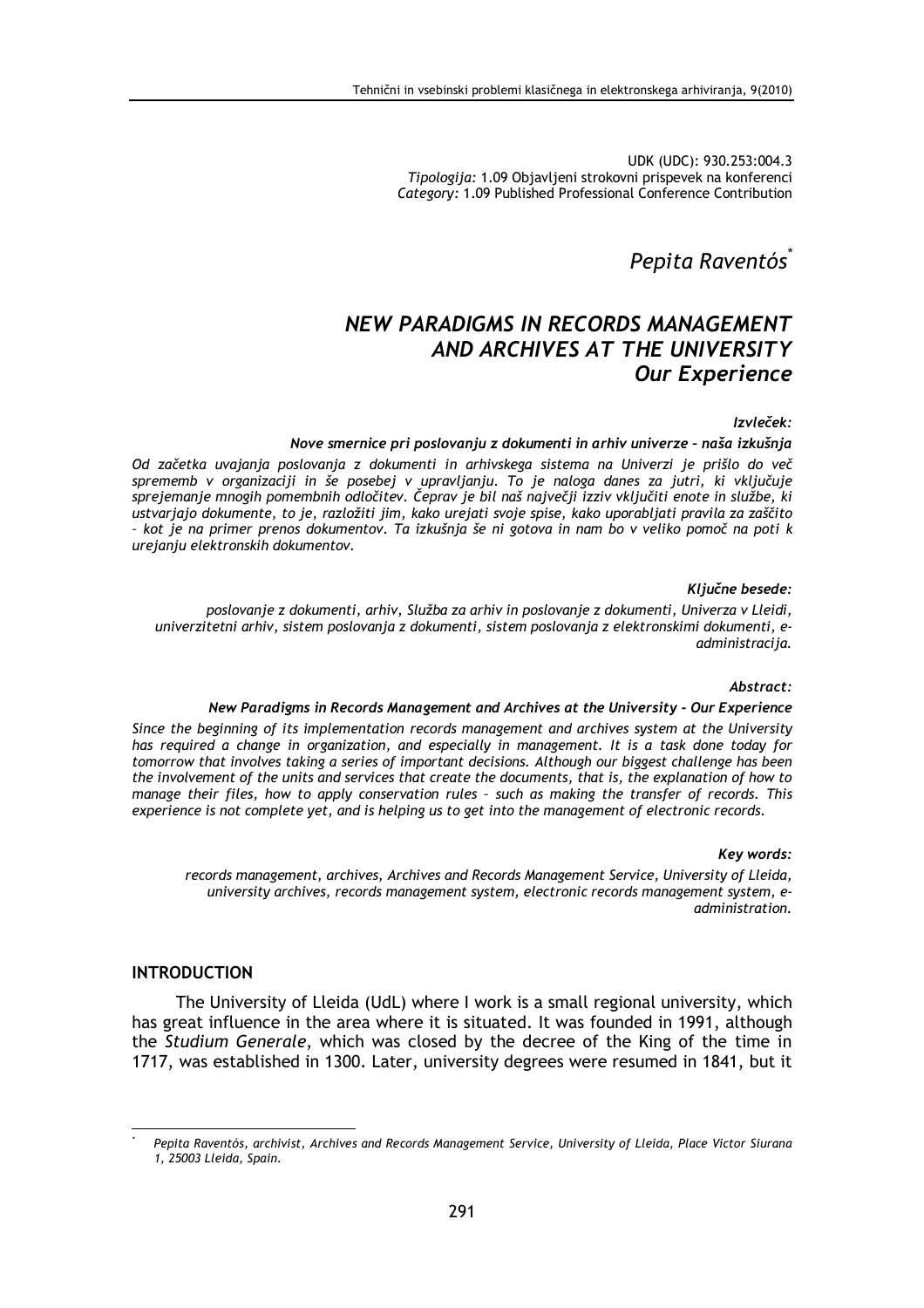was not until the end of the 1960's that studies diversified, although they depended on the University of Barcelona till its final creation.<sup>1</sup>

We could say that the University is both an organizing and cooperative entity, and to maintain its hegemony it has to implicate itself in cultural, social and economic circles of the town it is situated in.<sup>2</sup>

During recent years the university has been working on the definition of its strategic plan whereby "as it is in a local atmosphere with a high level of research and innovation, it has become increasingly more of a key factor in improving business competitiveness, the localization of new productive activities of a highly technological nature and the development of innovative business strategies".<sup>3</sup> Lleida, as an agricultural capital of a Euro-region is aiming to achieve an enterprising university model. The fundamental aim is to develop scientific knowledge, which motivates innovation in its surroundings. The UdL is working towards the development of the agro-alimentary sector, of health and education and the development of the region, its heritage and culture.

To carry out the integration and focalization of these activities it is necessary to direct the efforts towards a differentiation strategy: this strategy consists in being a reference in the agro-alimentary sector, in pedagogical methodology and excellence in the management and organization of its environment.

One of the things accomplished by the UdL in the line of differentiation is to introduce a management model for the university and direct the institution towards a quality culture. The introduction of a combined system of records and archives management is a response to this, and also a legal requirement.<sup>4</sup>

### WHAT DOES A RECORDS MANAGEMENT AND ARCHIVES SYSTEM MEAN TO THE **UNIVERSITY OF LLEIDA?**

The University of Lleida detected the need to improve its information. In order to define a unique system of records management, make processes and circuits standardised, we needed a records system which integrated all of the main functions of the institution, as well as the values of the records, to enable us to be able to localise the information and have a series of clear criteria about what we had to keep and what could be eliminated in the work of units. It was then that the Archive

The relationship between the University and the town was commemorated during the celebrations of the 700<sup>th</sup> anniversary of the foundation of the Studium Generale, and was published in the book entitled 700 aniversari. Universitat de Lleida. Lleida, 1996.

<sup>&</sup>lt;sup>2</sup> Lleida is a town with 155,000 inhabitants. It is the most important demographic and economical centre of mainland Catalonia. Its economy is based on the agro-alimentary sector, tourism and other services. It offers a wide range of educational and cultural facilities.

University of Lleida, Strategic Plan 2006-2012, Base document from the Commission, July 2005, p.1.

Law 10/2001, of 13 July, on archives and documents. (Official Journal of the Government of Catalonia: DOGC number 3437, 24.7.2001), art. 7. The Law defined a record keeping model and system, sketched out the basic<br>work to be done and established the tools necessary for the "archive function" to be fulfilled in terms of efficacy and efficiency by all of us who are responsible for them. It was designed to respond to the public's documentation and information needs. It also contemplated comprehensive processing of the documentation and required all the authorities to have electronic document and archive management systems to serve the public interest. (consulted December 29, 2009 at http://www.arxivers.com/idadmin/docs/English%20N%C3%BAm.%2069yDTg83J.pdf).

In the specific case of the UdL, this is exposed in the policy of the Archives and Records Management Service approved by the Council of Governors of the UdL on 15<sup>th</sup> March 2005.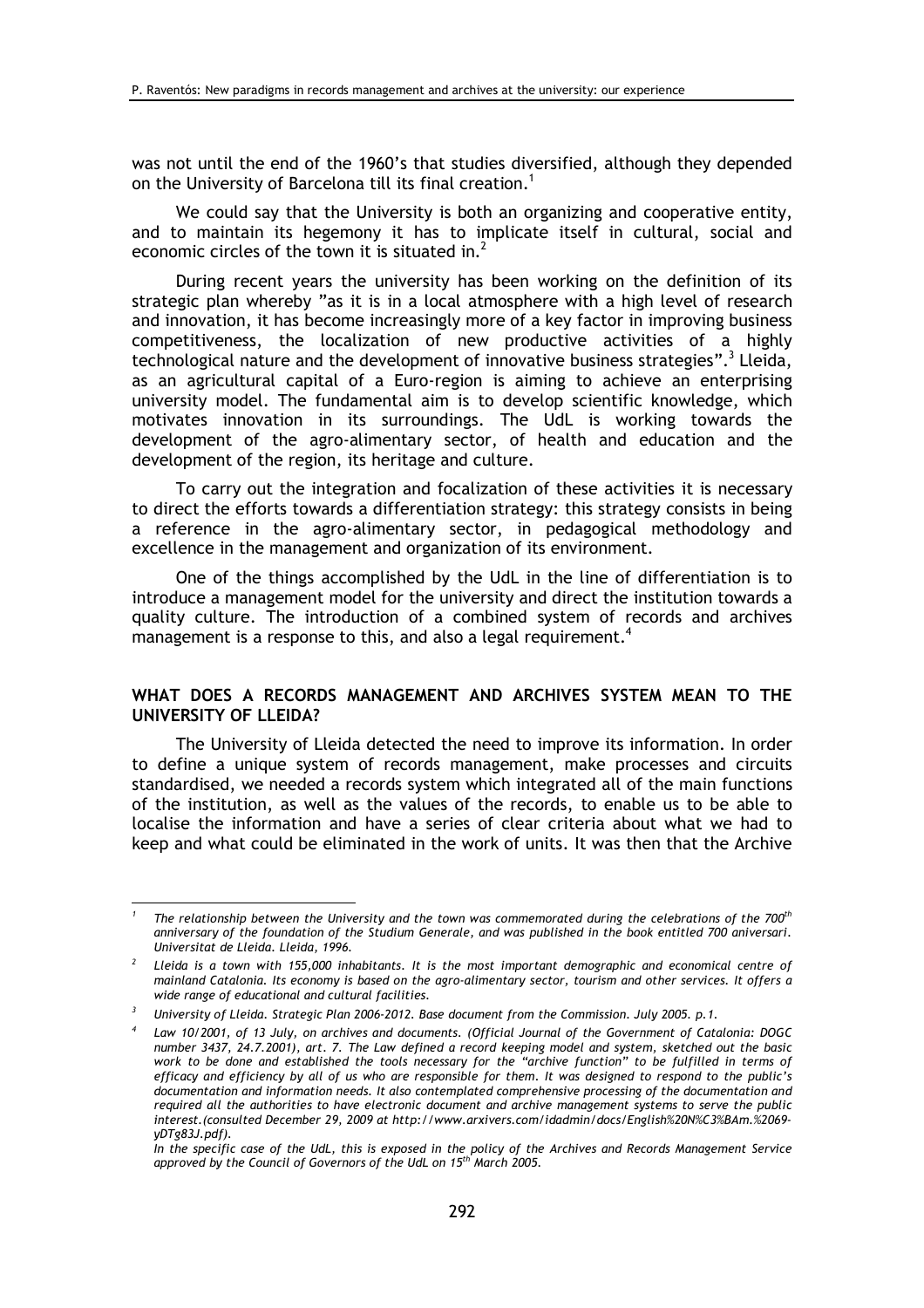and Records Management Service of the University was established at the end of 2004.

The mission of the Archive and Records Management Service is to improve the records management of our organisation, as well as making sure that the system's elements are correctly applied, that is, classification, description of the repertoire of files, establish the rules of preservation and elimination, define the processes and analyse circuits and procedures during the life of documents, and always take into account the continual and global vision of the different functions of our institution.

We took the second step in 2006 when we carried out a records auditory, which allowed us to examine the records and where they were to be found, the risks they were exposed to, etc., and from this experience, we designed our proposal:

Three years after the auditory, we have inventoried just over 45% of the records and classified some 20%.

## THE BIG CHALLENGE IS HOW TO DO IT

As we have just stated, the first step was the creation of the university service, with its own regulation and the prevision of the expenditure in the University's budget, which served to define the integral system of records and archives management of the University of Lleida as a series of operations and techniques that are integrated into the general administrative management of the University, and that are based on the analysis of production, processing and records values which are destined to planning, control, use, conservation and elimination or transfer of records to the archive with the aim to rationalise and unify their treatment and accomplish an effective and profitable management.<sup>5</sup>

### Representational diagram of the general procedure of the records management and archives system of the UdL<sup>6</sup>

We have used the IDEF methodology, which consists of a schematic representation of boxes joined by arrows. The arrows, which come in from the left, are the main ones. Those, which come down from the top part, are the controls, which the system has to follow.

The arrows, which come up from the bottom, cover all the functions of the institution, and the arrows, which go out to the right are the results. There are different levels at work: Level 1 is the procedure of general record management, level 2 gathers all the sub-procedures of the system and level 3 refers to methods and procedures.

Normes i procediments per al classificació dels documents administratius. Universitat de Lleida. p. 10.

Inspired by the example given by ROIG, Albert. Evaluation of quality to record management. p. 225-227.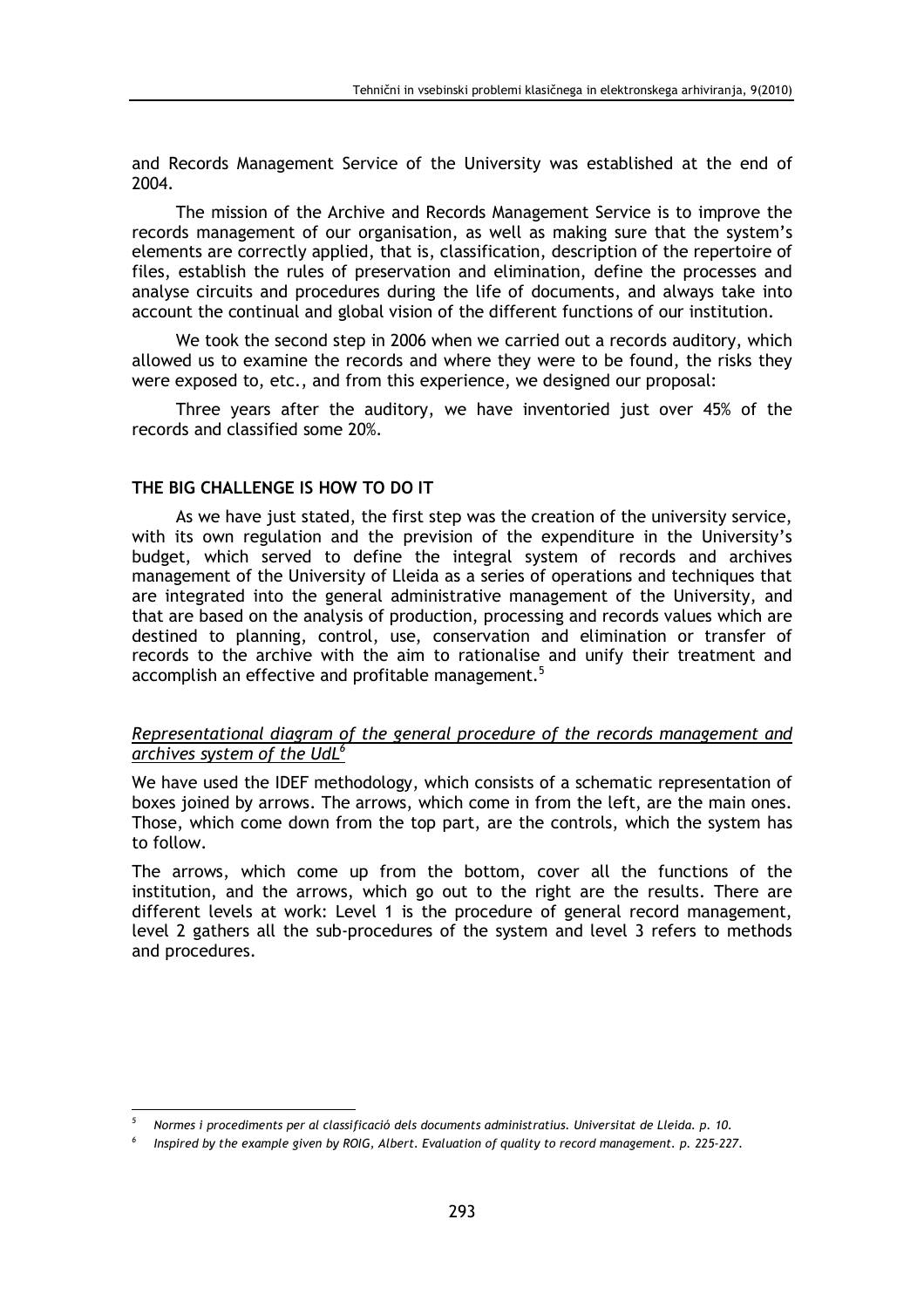## Level 1:

Representational diagram of the general procedure of the records management and archives system of the UdL

Level 1:



GENERAL ADMINISTRATION AND ORGANIZATION INFORMATION AND COMMUNICATION MANAGEMENT REPRESENTATION AND PUBLIC RELATIONS HUMAN RESOURCES MANAGEMENT ECONOMICAL RESOURCES MANAGEMENT MANAGEMENT OF PERSONAL ASSETS MANAGEMENT OF REAL ESTATE GUIDELINES AND JURIDICAL MATTERS

ACADEMIC RESOURCES MANAGEMENT TEACHING ORGANIZATION RESEARCH ORGANIZATION MANAGEMENT OF SERVICES OFFERED TO THE UNIVERSITY **COMMUNITY** 

#### FUNCTIONS/RESOURCES TO DEVELOP THE SYSTEM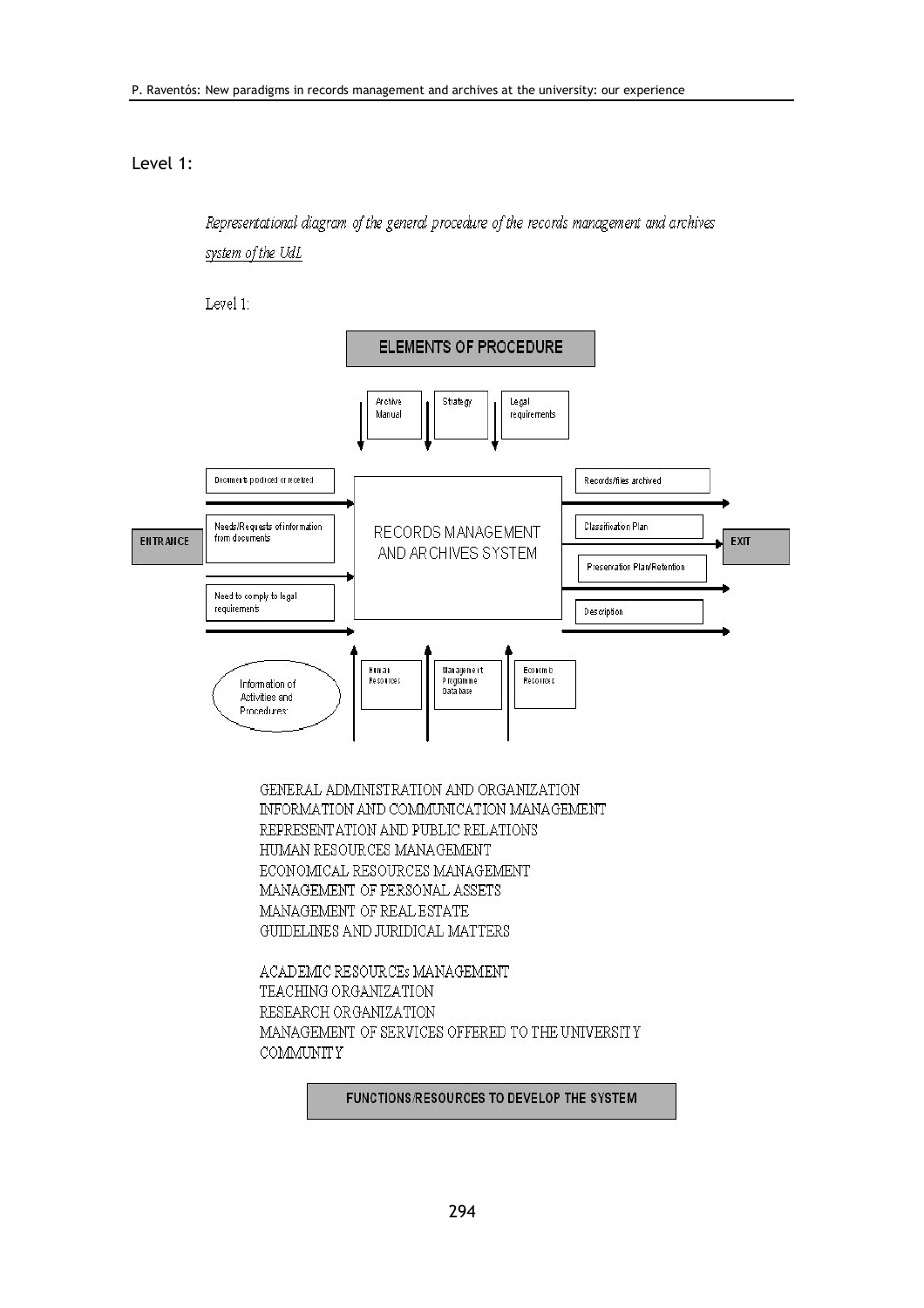Level 2:

# Sub-processes of the general procedure of the records management and archives system of the UdL:

- $1<sub>1</sub>$ Audit of the state of records and creation of a classification plan.
- $\overline{2}$ . Archiving documents in files according to the classification plan.
- $\overline{3}$ . Transfer of documents to the Archives and Records Management Service.
- 4. Processing of personal details, which entail the use of a security system.
- Definition of the preservation plan. The retention schedules which comply with 5. legal requirements.
- 6. Access to records: loan and reference.
- $\overline{7}$ . Description.
- 8. Checking system elements: classification plan, preservation plan, etc.
- Working on the processing of electronic records. Schema of metadata.  $9<sub>1</sub>$

It is not the aim of this paper to go into a description of each sub-process. However, it is interesting to mention that in the introduction of the process of creating the classification plan, which the UdL is using at the moment and its effect on our system, that, apart from the auditing of the records for identification in the main series which the university uses, the experience of other universities which have introduced their own system has been a great help.<sup>7</sup>

## $level$  3.

## Methods, which are being used at present

- $1<sub>1</sub>$ Method of classifying administrative records.
- $\overline{2}$ Method of file making.
- $\mathbf{R}$ Method of transferring administrative documents.
- $\overline{4}$ Method of applying the retention schedules.

Methods 1 and 2 are fully developed and in implementation phase. Training sessions have been undertaken to guarantee correct application and continuation, as have work groups for specific work areas to improve the description of expedients and standardize procedures.

Methods 3 and 4 are in initial phases. The conservation policies are being approved in a progressive fashion so as to avoid any breakdown in administrative departments and avoid any problems in processing the personal details, which the

We have taken into account the comparison of functional classification plans from the following universities: Autonomous University of Barcelona, University Pompeu Fabra, University of Girona, University Carlos III of Madrid, Public University of Navarre and the University of Almeria, among others.

The classification plan most used up till now in Spanish universities is the functional one. As seen in: Informe Encuesta Archivos universitarios 2008. Report written by Carlos Flores, Ana I. Gascón, Mercedes Guijarro and Lidón París, who are members of the executive committee of CAU, taken from a Questionnaire of University Documents and Records 2008 published by Spanish universities.

http://cau.crue.org/export/sites/Cau/Quehacemos/encuestas/infoENCUESTA08\_final.pdf (last consulted on January 4, 2010).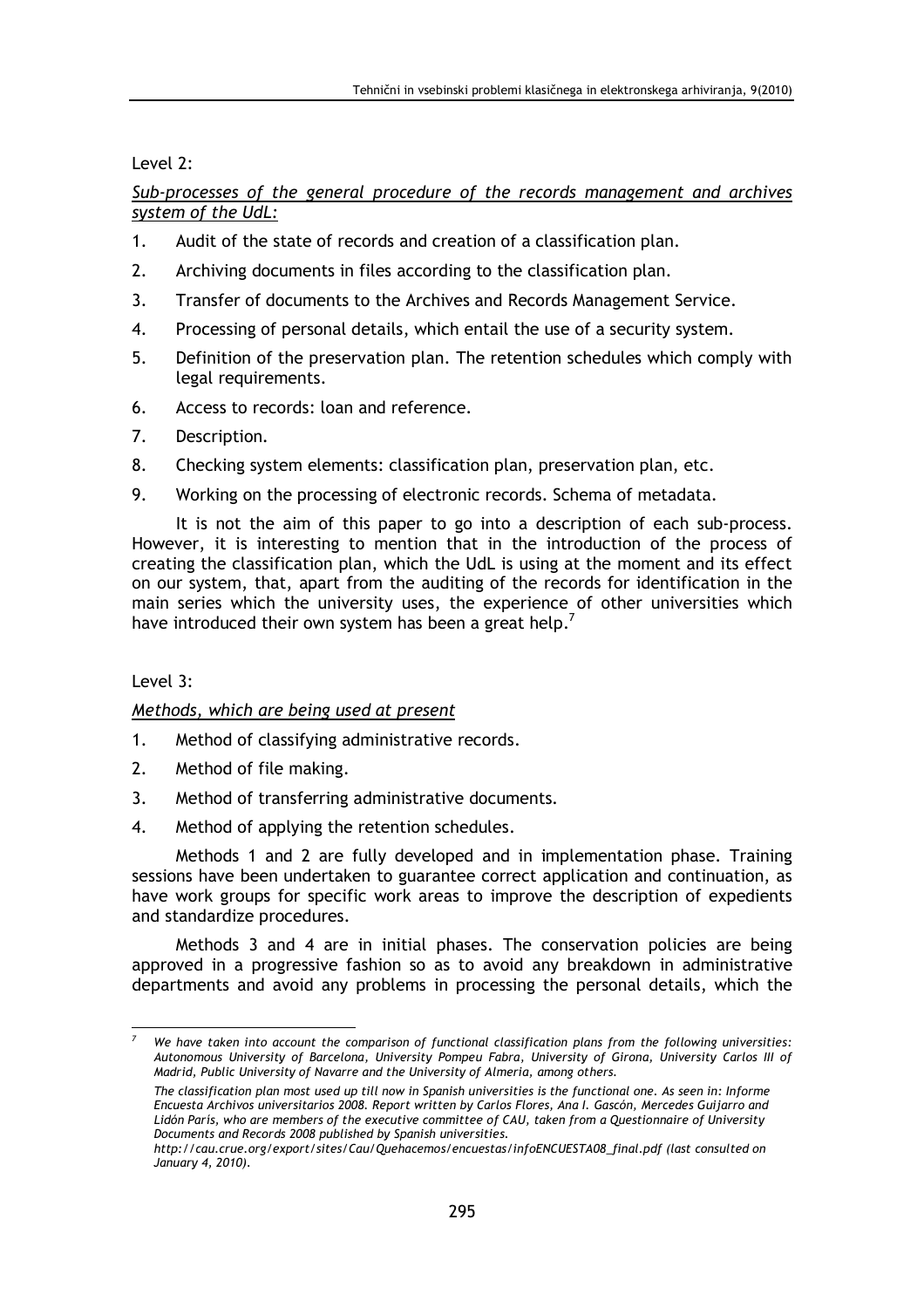records contain, among other reasons. The expectation is to continue working on these lines and to introduce any improvements into the system as seen necessary.

### THE RELATIONSHIP AND COLLABORATION BETWEEN THE SYSTEMS AGENTS

According to J. Borràs<sup>8</sup> the producers or users of a system can be divided into three groups: the senior managers of the organism, the person responsible for the administration unit and direct users of the system. As Borràs says, the archivist must work with all of them in a coordinated way on each level.

A. Lorente<sup>9</sup> agrees with this when she distinguishes between management, company staff, archivist, personnel computer system, and the figure of the consultant, who is added when a resource is needed that the organisation itself cannot provide.

The ISO/TR 15489-2:2001<sup>10</sup> distinguishes between five categories of users or authorities who could be defined within the record management system and which are applied by our University: Senior management, Records management professionals, Managers of business units or organisational groupings, others in the organisation have specific records-related duties and all staff create, receive and keep records as part of their daily work.

According to these definitions, in the records management and archives system of the UdL we describe the following relationship between systems agents and the collaboration and cooperation which exists between them:

- Direction Agent Senior management of the university. These are those who A. establish the direction in which the university is run and the work system is used to assess resources, correct and evaluate and improve the system.
- Planning Agent and coordinator Archivist. These are those in charge of **B.** planning and coordinating the introduction of the system. Their duties are as follows:
- Work out the standards, policies and procedures related to the management of active, semi-active and inactive records and supervise their application.
- There is a close collaboration between the active records and the different units, which produce them.
- Instigate and collaborate in training university staff in records and archives management.
- Establish levels of intervention and responsibilities of each person involved in the introduction of the system, to enable an efficient and useful system.
- Prepare guidelines and other work documents, which in a monographic way can solve problems common to all units.

BORRÀS, Joaquim. Les relacions entre els arxivers i els productors de documents. Journal Janus, 1 and Lligall, 12. Barcelona, 1998. p. 104.

LORENTE, Anna; FLORENSA, Heribert. El Sistema de Gestió Documental: una responsabilitat compartida. Revista Lligall, 22. Barcelona, 2004. pp. 423-424.

 $10$  ISO/TR standard 15489-2:2001, 2.3.2. Authorities and responsibilities within the organization. P. 4.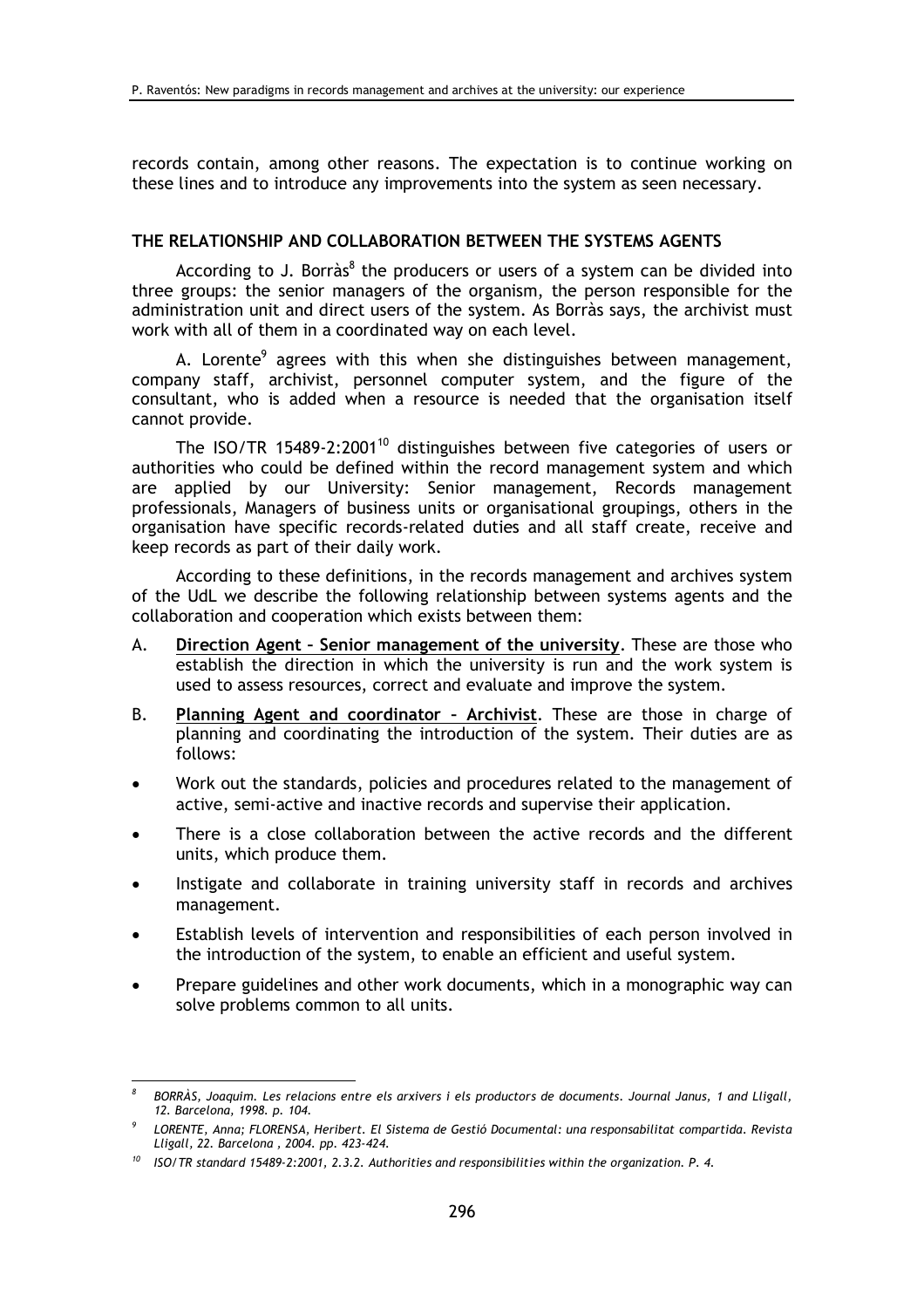- Take on the evaluation and control of the record management programme of each unit and approve its calendar of conservation and elimination, when it is fixed.
- Ensure that each unit sticks to its retention schedule/selection concerning semi-active records and their appropriate transfer to the Archives and Records Management Service.
- Look after the conservation of inactive records destined to be preserved long term according to the retention schedule.
- Dispose of records, which are not to be kept on a permanent basis in accordance with the authorized disposition instruments.
- Secure the constitution of archive tradition in the university.
- Secure satisfactory funding.
- Ensure that records with permanent or historic value for the UdL are given value, made known and made accessible.
- Management Agent Administration staff and records management officer  $\mathsf{C}$ . who have to follow the criteria, direction and procedures given by the archivist.
- Follow up and control the production and receipt of documents from each unit.
- Collaborate with department staff to make instruction guidelines for their unit and their subsequent dispatch to the Archives and Records Management Service.
- Be responsible for the active records of the unit.
- Transfer semi-active and inactive documents from the unit to the Archives and Records Management Service.
- Make sure any suggestion to improve the record management and archive  $\bullet$ reaches the Archives and Records Management Service.

Included in this group are academic staff and students who are responsible for administration tasks.

- D. Personnel computer. These are those who are responsible for designing and implementing systems using communication and information technologies, as well as their security and technical integrity. Collaboration with the records management and archives system is constant and it would be impossible to affront this challenge without this liaison.
- Legal Advisor. They liaise with the archivist on all aspects, which require legal E. advice, concerning data processing, access to information etc.
- F. Consultant or external record management company - also considered important for the system being implemented by the university because it allows advances in certain areas which otherwise would prolong matters. In our case, working with an external company in a coordinated way and under the control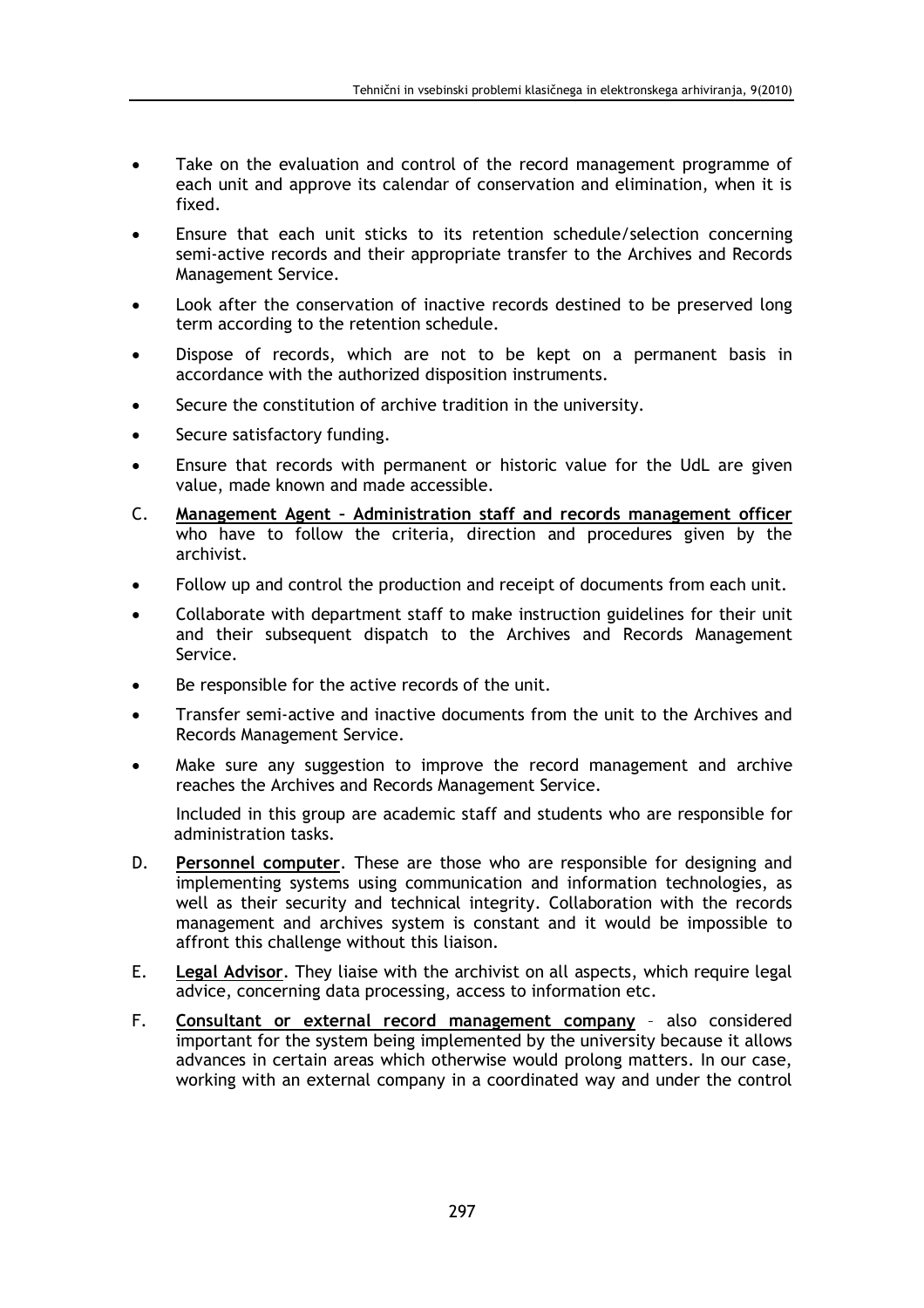of the archivist, has allowed us to implement record processing much quicker than we had expected.<sup>11</sup>

An interesting observation on the theme of this Conference is the role played in records management and archives by the Archives and Records Management Commission of the University. The function assigned to the Service is to advise the governing bodies of the UdL in matters concerning archives and records management, such as the Archives and Records Management Service of the University in carrying out its duties.<sup>12</sup>

The Commission is made up of a general Secretary who presides; the archivist, who is a secretary; the university's legal advisor; a records officer, a university representative with knowledge and experience in quality control (manager or a delegate); a university representative with knowledge and experience in information and communication technologies; a university representative with knowledge and experience in archives. This multidisciplinary approach promotes the sharing of different knowledge and different points of view when making decisions.

To conclude, we would like to mention a further element in university archives on a State level which has an important influence - The Spanish Universities Archives Conference (CAU),<sup>13</sup> which promotes collaboration between university archives. It was founded in 2002 as a permanent work group of the "Sectarian Commission of general Secretaries of the Conference of Spanish University Rectors" (CRUE). This group has brought university archivists together since 1994. Its aim is to promote cooperation and improve the service offered in the management and creation of technical records which facilitate work organization on a daily basis, as well as being a reference for consultations about the profession of archivists in the university world.<sup>14</sup> Meeting days are held annually and work groups formed for specific points of interest. The UdL joined the CAU in 2004.

### **CONCLUSIONS**

To conclude, we should look back to the significance of the title of the Conference, for this paper. The UdL has been able to share knowledge and experience, define joint strategies, which have allowed it to find its place as a university. The aim of improving our administration by implementing a records management and archives system with paper records and electronic records is part of this. In the conclusions of the DLM-Forum in 1996 and 1999, cooperation and networking between different disciplines was asked for and ratified in 2008.<sup>15</sup> The

<sup>&</sup>lt;sup>11</sup> The company which has been working with the University up to present is "Dos punts"-logistics of information and culture (http://www.dospunts.net/) (last consulted January 4, 2010).

Rules of the Archives and Records Management Service of the University of Lleida. Art. 14.

 $13$  The official page of the CAU is: http://cau.crue.org/ (last consulted January 4, 2010), which shows the work groups which have been formed, the standards and policies adopted and the archive directory of Spanish universities.

<sup>14</sup> BORFO, Antoni. Conferencia de Archiveros de las Universidades Españolas. Un balance de 10 años 1994-2004. Paper presented at the University Archivists Annual Meeting. Valladolid, 10-11 June 2004. (http://www.crue.org/CAU/comunicacionCAU10anyos.pdf. (last consulted January 4, 2010).

PEÑA, Carmen de la, 10 años de la CAU, Balance y perspectivas, Paper read at the University Archivists Annual Meeting. Valladolid, 10-11 June 2004 (http://www.crue.org/CAU/pdf/Novedades10anyoscau.pdf. (last consulted January 4, 2010).

<sup>&</sup>lt;sup>15</sup> "5. The Member States, together with the European Commission, indicate national focal points (DLM correspondents), which either existed or are new ones, to foster within the framework of the information society: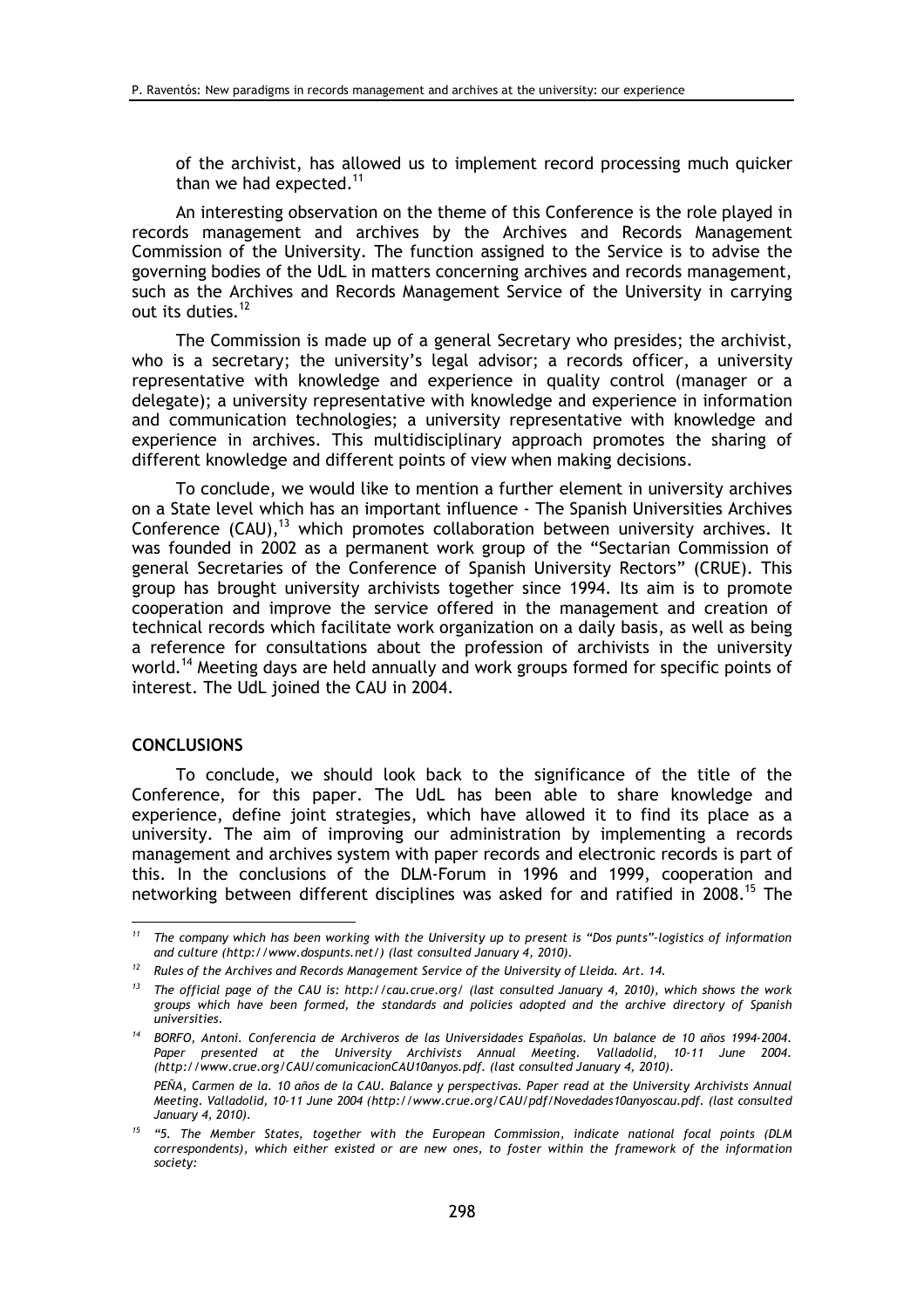change in mentality to achieve wider goals in the institutions is running its course. The implementation of the records management and archives system in a university without sharing, collaborating and liaising at each level (process, sub-process or procedure) and with each agent that intervenes in the system would be inconceivable.

### **BIBLIOGRAPHY**

- ALAMILLO, Ignacio; CRUELLAS, Marta: El projecte iArxiu: custòdia segura i preservació a llarg termini de documents electrònics. Lligall, 26, 2007, pp. 263-300.
- BANTIN, Philip: Understanding data and information systems for recordkeeping. London: Facet Publishing, 2008.
- BEARMAN, David: Record-keeping Systems, Archivaria, 36, 1993, Pp 16-36.
- RLG Cultural Materials USA: Descriptive Metadata Guidelines, 2005. http://www.oclc.org/programs/ourwork/past/culturalmaterials/RLG\_desc\_metadata.pdf
- Grupo de Trabajo de Documentos Electrónicos: Esquema de metadatos para la implementación de la Administración Electrónica en las Universidades. Conferencia de Archiveros de las Universidades Españoles. Curso 2008-2009.
- HEDSTROM, Margaret: Building Record-keeping Systems Archivists Are Not Alone On the Wild Frontier. Archivaria, 44, 1997, Pp. 44-71.
- KESNER, Richard M: Archives in the Information Society. Janus, 1 and Lligall, 12, 1998. p. 262.
- MIRALLES, Ramon: L'ús de metadades sobre dades personals orientat a la interoperabilitat. V Jornades de signatura electrònica. Barcelona, 19 de novembre de 2008. http://www.jse.cat/site/arxius/pdf/ponencies 08/Miralles Ramon.pdf.
- NEWTON, Carl: Strategic planning for records management and archives. Winchester: Society of Archivist, 1984.

6. The Member States and the European Commission are urged to increase their involvement in National and international standard bodies (ISO, CENELEC, CEN). The multidisciplinary approach (public administration, archives services, industry and research) should be emphasized in particular.

7. On the basis of the experiences of different Member States, a programme for training of administrators and archivists should be established. This training programme should address technical matters related to the handling of electronic records in order to learn the necessary skills from IT disciplines. In this context, the European Commission is asked to facilitate the use of relevant European action programmes for vocational training (Leonardo, Socrates, etc.). A progress report on this subject has to be presented to all interested parties in the second semester of 1997." In:

http://ec.europa.eu/transparency/archival\_policy/dlm\_forum/index\_en.htm (last consulted January 4, 2010).

"A major result of the DLM-Forum'99 is the progress achieved in the development of a reference model for the management of electronic documents and records. The reference model will take account of the continuum of electronic documents and records, i.e. their reception or creation, active life and long-term preservation and accessibility.

The reference model is to meet the main criteria for electronic documents and records formulated by public administrations and archives. These criteria concern issues such as the transparency and accessibility of electronic information, the possibilities for short- and long-term preservation of authentic records, open standards and specifications, and interdisciplinary guidelines for best practices.

The reference model is to be further developed in close partnership with industry (system and service providers) and research. While it is the responsibility of information professionals to specify their needs, it is up to industry to provide solutions." In:

http://ec.europa.eu/transparency/archival\_policy/dlm\_forum/index\_en.htm (accessed January 4, 2010).

<sup>•</sup> an information exchange;

<sup>•</sup> the establishment of functional requirements for electronic documents and records management in public administration and in the private sector;

<sup>•</sup> the improvement of cooperation and networking between the different disciplines (administration, archives, private sector, research and other disciplines) in order to gain full benefit concerning common issues such as standardization in creation, transmission, migration of and access to electronic records.